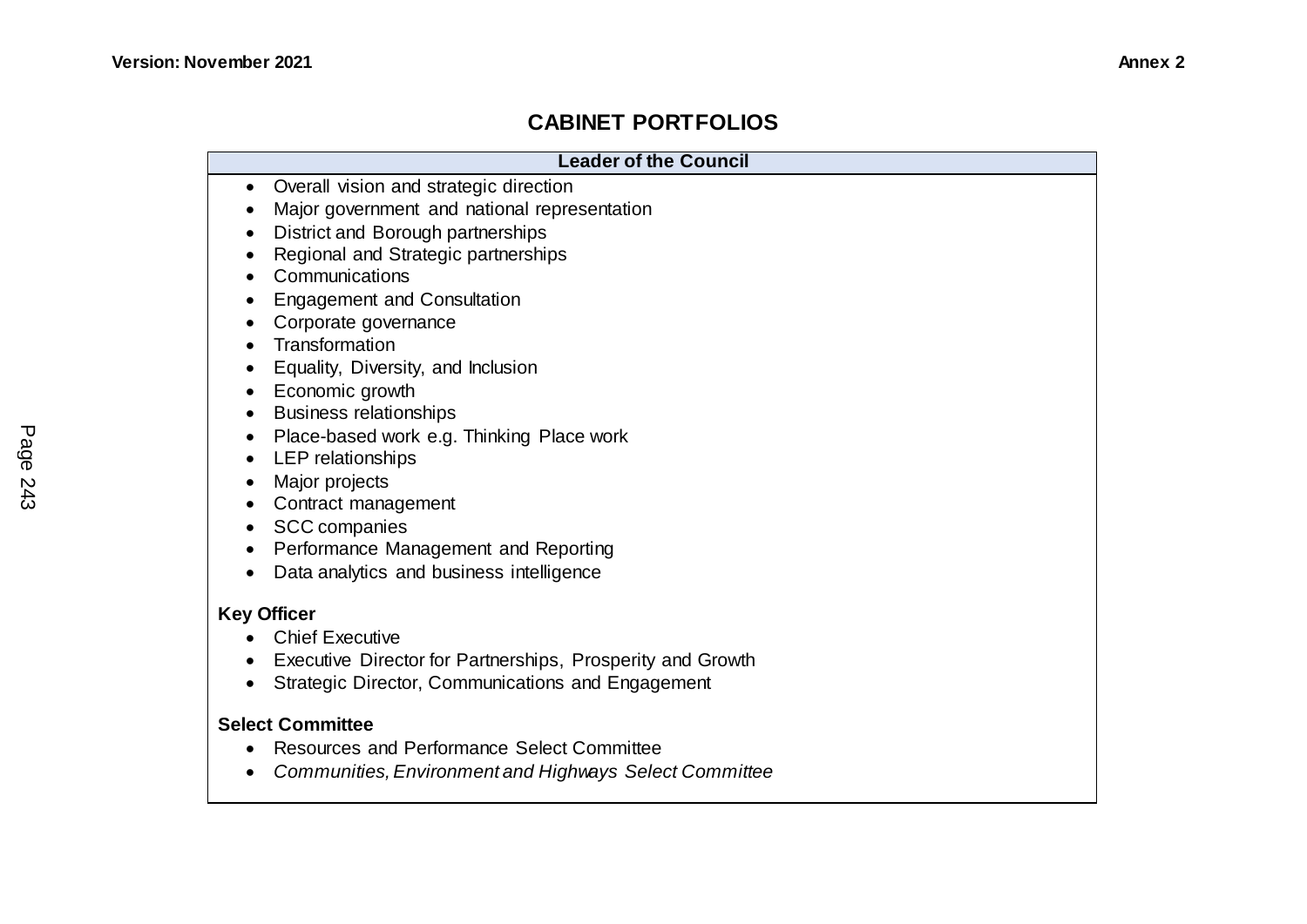- Levelling up Fund Opportunities
- Communications strategy for levelling up agenda (cross-portfolio)
- Strengthening Families (e.g. family hub)
- Infrastructure for opportunity
- Social infrastructure development (e.g. youth centres)

## **Key Officer(s)**

- Executive Director for Children Families and Lifelong Learning
- Executive Director for Partnerships, Prosperity and Growth
- Executive Director for Environment, Transport, and Infrastructure
- Executive Director for Customer and Communities

## **Select Committee**

- Children, Families, Lifelong Learning and Culture Select Committee
- Adults and Health Select Committee
- Communities, Environment and Highways Select Committee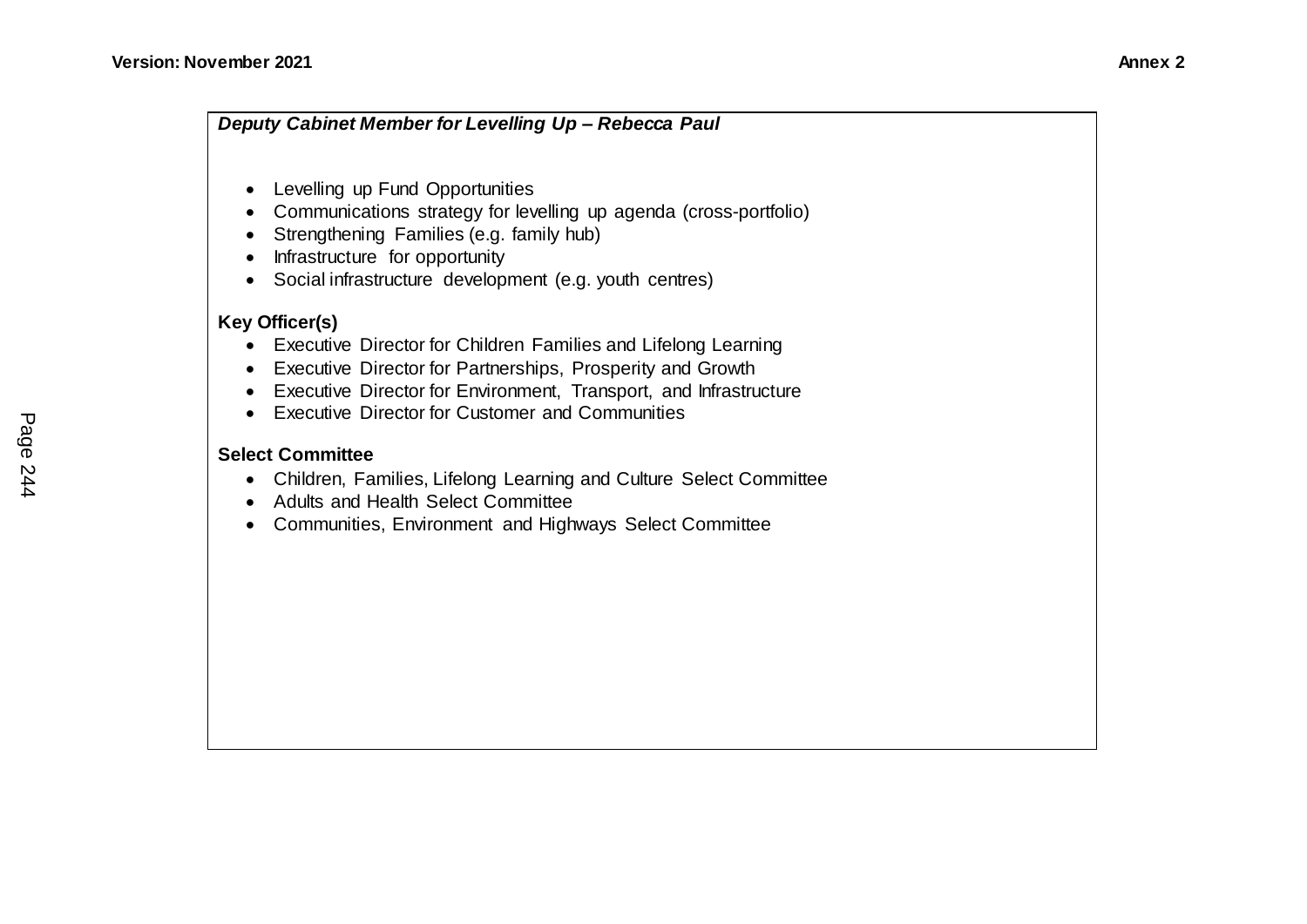| <b>Cabinet Member for</b><br><b>Children and</b><br><b>Families - Clare</b><br>Curran                                                                                                                                                                                                                                                                                                                                                                                          | <b>Cabinet Member for</b><br><b>Education and</b><br><b>Learning - Denise</b><br><b>Turner-Stewart</b>                                                                                                                                                                                                                                                                                                                                                                                                                  | <b>Cabinet Member for</b><br><b>Adults and Health -</b><br><b>Sinead Mooney</b>                                                                                                                                                                                                                                                                                                                                                                                                                                                                                                                                                                                                      | <b>Cabinet Member for</b><br><b>Property and Waste -</b><br><b>Natalie Bramhall</b>                                                                                                                                                                                                                                                                                |
|--------------------------------------------------------------------------------------------------------------------------------------------------------------------------------------------------------------------------------------------------------------------------------------------------------------------------------------------------------------------------------------------------------------------------------------------------------------------------------|-------------------------------------------------------------------------------------------------------------------------------------------------------------------------------------------------------------------------------------------------------------------------------------------------------------------------------------------------------------------------------------------------------------------------------------------------------------------------------------------------------------------------|--------------------------------------------------------------------------------------------------------------------------------------------------------------------------------------------------------------------------------------------------------------------------------------------------------------------------------------------------------------------------------------------------------------------------------------------------------------------------------------------------------------------------------------------------------------------------------------------------------------------------------------------------------------------------------------|--------------------------------------------------------------------------------------------------------------------------------------------------------------------------------------------------------------------------------------------------------------------------------------------------------------------------------------------------------------------|
| Children's<br>$\bullet$<br><b>Services</b><br>Corporate<br>$\bullet$<br>Parenting<br>(including<br>fostering and<br>adoption)<br>Children with<br>$\bullet$<br><b>Disabilities</b><br>(CwD)<br>Safeguarding<br>٠<br>Accommodation<br>for vulnerable<br>children<br><b>Key Officer:</b><br>Executive<br>Director for<br>Children,<br><b>Families and</b><br>Lifelong<br>Learning<br><b>Select Committee:</b><br>Children,<br>$\bullet$<br>Families,<br>Lifelong<br>Learning and | Education<br>$\bullet$<br>Special<br>$\bullet$<br><b>Education Needs</b><br>and/or<br><b>Disabilities</b><br>(SEND),<br>including<br>Transport<br>Schools -<br>$\bullet$<br>relationships<br>Place planning<br>٠<br>Admissions<br>$\bullet$<br>Capital<br>$\bullet$<br>programme<br>delivery<br>Skills and<br>apprenticeships<br>Adult learning<br><b>Key Officer:</b><br>Executive<br>$\bullet$<br>Director for<br>Children,<br><b>Families and</b><br>Lifelong Learning<br>Executive<br>Director for<br>Partnerships, | <b>Adult Social Care</b><br>$\bullet$<br>Safeguarding<br>$\bullet$<br>Accommodation for<br>vulnerable and<br>elderly adults<br>Learning<br>$\bullet$<br><b>Disabilities</b><br>Transitions<br>$\bullet$<br><b>Local Outbreak</b><br><b>Engagement Board</b><br><b>Health and Social</b><br>$\bullet$<br>Care Integration<br><b>Public Health</b><br>$\bullet$<br>Integrated<br>$\bullet$<br>commissioning<br><b>Mental Health</b><br>$\bullet$<br>EDI<br>$\bullet$<br><b>Key Officer:</b><br><b>Executive Director</b><br>$\bullet$<br>for Adult Social<br>Care and Health<br>Integration<br><b>Executive Director</b><br>$\bullet$<br>for Partnerships,<br>Prosperity and<br>Growth | Property portfolio<br>Waste<br><b>Key Officer:</b><br><b>Executive Director</b><br>for Resources<br><b>Executive Director</b><br>for Environment,<br>Transport and<br>Infrastructure<br><b>Select Committee:</b><br>Resources and<br>Performance<br><b>Select Committee</b><br>Communities,<br>$\bullet$<br>Environment and<br><b>Highways Select</b><br>Committee |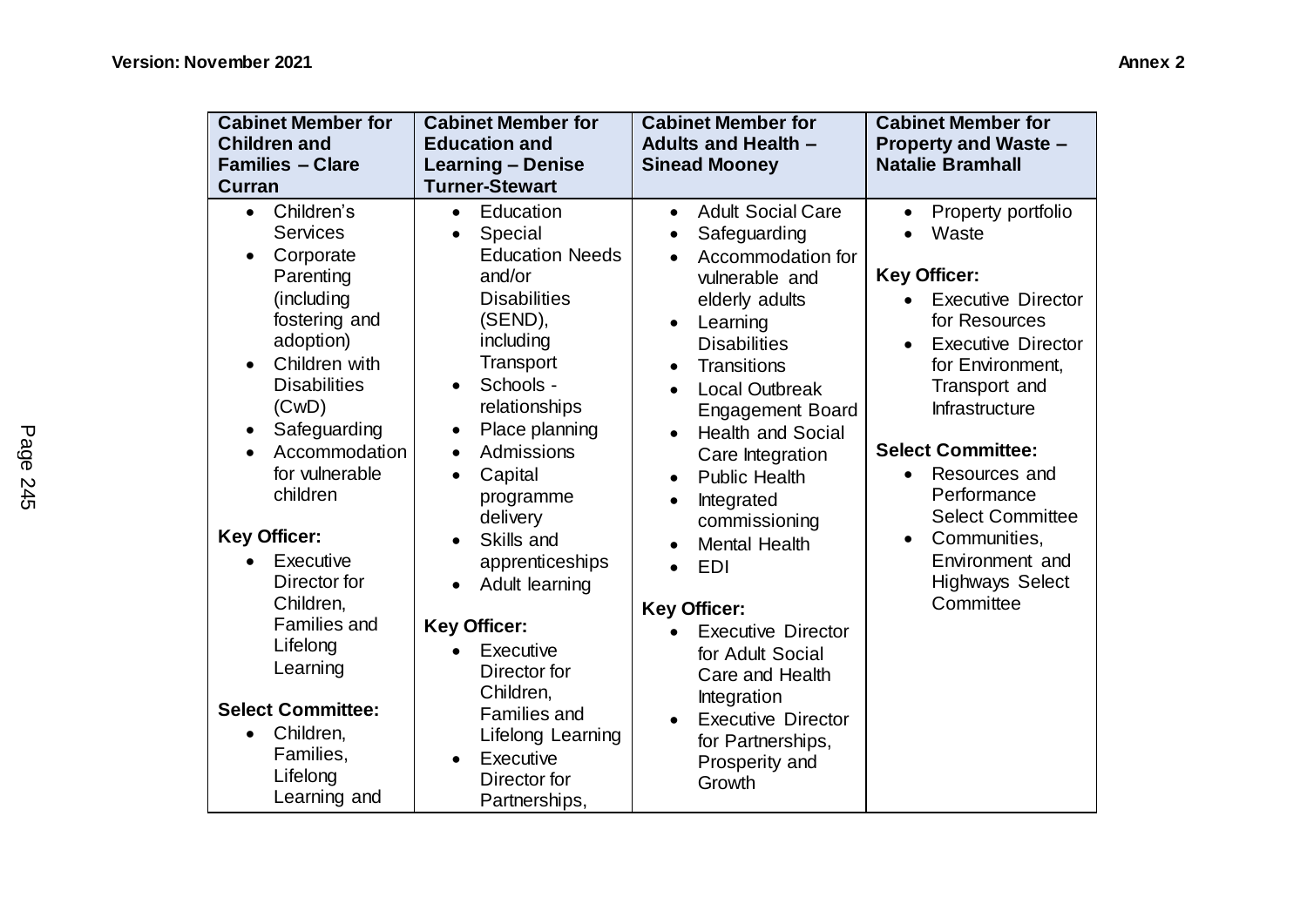| <b>Culture Select</b> | Prosperity and                                                       | <b>Executive Director</b><br>$\bullet$                                                                                          |  |
|-----------------------|----------------------------------------------------------------------|---------------------------------------------------------------------------------------------------------------------------------|--|
| Committee             | Growth                                                               | for Public Service                                                                                                              |  |
|                       |                                                                      | Reform                                                                                                                          |  |
|                       | <b>Select Committee:</b>                                             |                                                                                                                                 |  |
|                       | Children,<br>$\bullet$                                               | <b>Select Committee:</b>                                                                                                        |  |
|                       | Families,<br>Lifelong Learning<br>and Culture<br>Select<br>Committee | • Children, Families,<br>Lifelong Learning<br>and Culture Select<br>Committee<br>• Adults and Health<br><b>Select Committee</b> |  |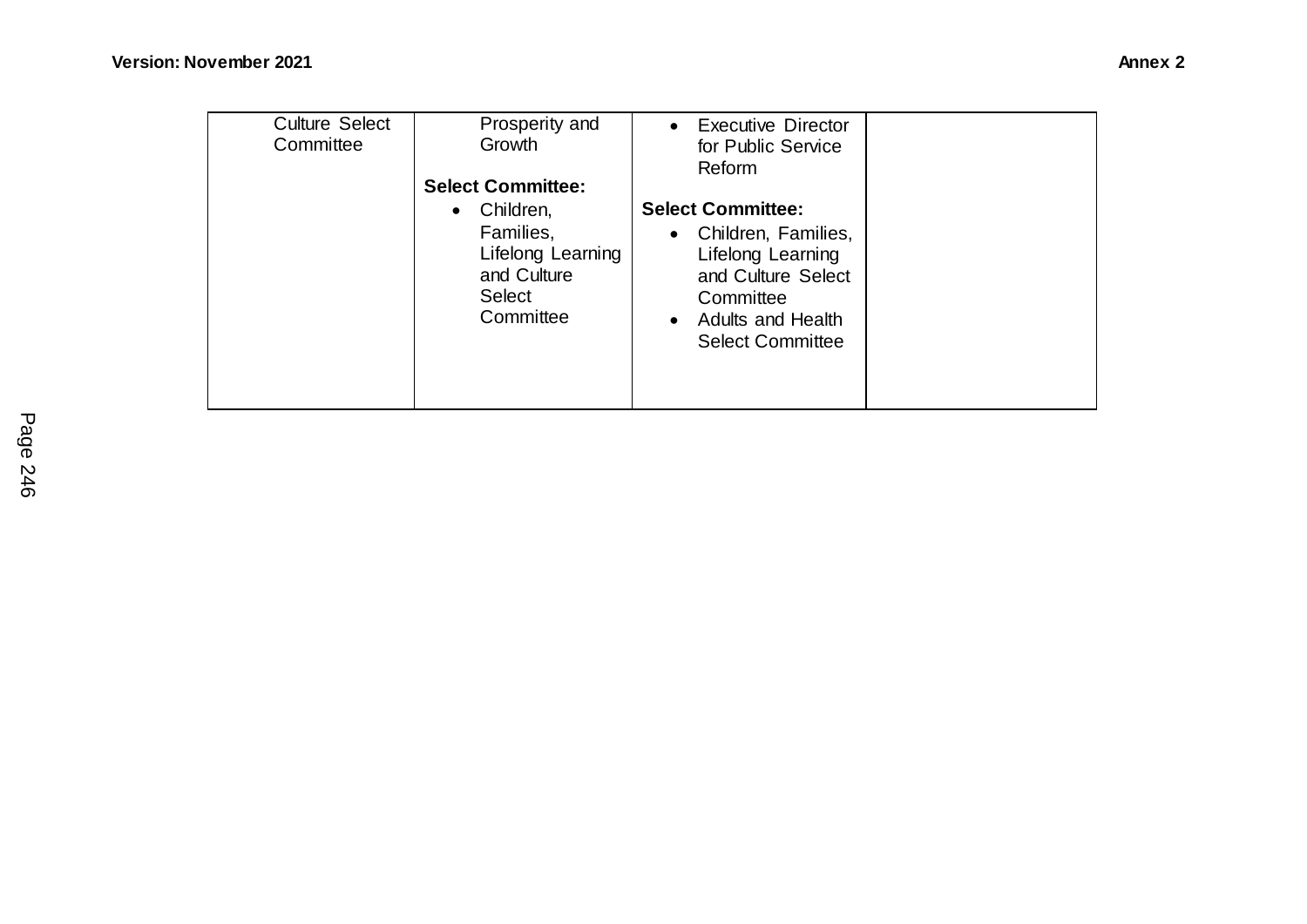| <b>Deputy Cabinet</b>              |  |  |
|------------------------------------|--|--|
| <b>Member for Children</b>         |  |  |
|                                    |  |  |
| and Lifelong                       |  |  |
| <b>Learning - Maureen</b>          |  |  |
| <b>Attewell</b>                    |  |  |
| <b>Youth Services</b><br>$\bullet$ |  |  |
| Emotional<br>$\bullet$             |  |  |
| Wellbeing and                      |  |  |
| <b>Mental Health</b>               |  |  |
| oversight and                      |  |  |
| other children's                   |  |  |
| commissioning                      |  |  |
| Domestic<br>$\bullet$              |  |  |
| Abuse                              |  |  |
| Family<br>$\bullet$                |  |  |
| Resilience                         |  |  |
|                                    |  |  |
| <b>Key Officer:</b>                |  |  |
| Executive<br>$\bullet$             |  |  |
|                                    |  |  |
| Director for                       |  |  |
| Children,                          |  |  |
| <b>Families and</b>                |  |  |
| Lifelong                           |  |  |
| Learning                           |  |  |
|                                    |  |  |
| <b>Select Committee:</b>           |  |  |
| Children,<br>$\bullet$             |  |  |
| Families,                          |  |  |
| Lifelong                           |  |  |
| Learning and                       |  |  |
| <b>Culture Select</b>              |  |  |
| Committee                          |  |  |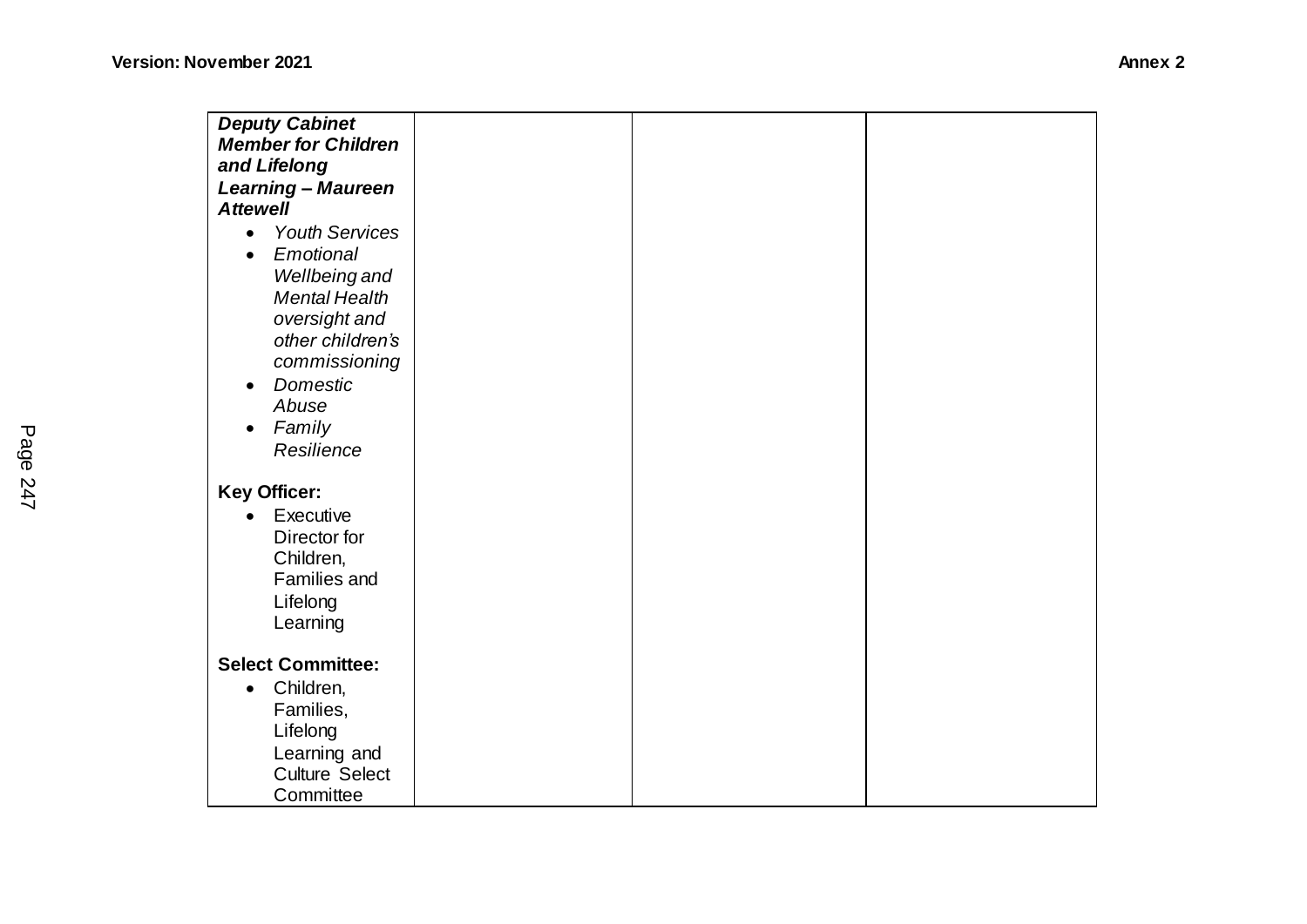| <b>Deputy Leader and</b><br><b>Cabinet Member for</b><br><b>Finance and</b><br><b>Resources - Becky</b><br><b>Rush</b>                                                                                                                                                                                                                                                                                                         | <b>Cabinet Member for</b><br><b>Transport and</b><br><b>Infrastructure - Matt</b><br><b>Furniss</b>                                                                                                                                                                                                                                                                                                                                                                 | <b>Cabinet Member for</b><br><b>Environment - Marisa</b><br><b>Heath</b>                                                                                                                                                                                                                                                                                                                                                                                                                                                 | <b>Cabinet Member for</b><br><b>Communities - Mark</b><br><b>Nuti</b>                                                                                                                                                                                                                                                                                                                                                                                     |
|--------------------------------------------------------------------------------------------------------------------------------------------------------------------------------------------------------------------------------------------------------------------------------------------------------------------------------------------------------------------------------------------------------------------------------|---------------------------------------------------------------------------------------------------------------------------------------------------------------------------------------------------------------------------------------------------------------------------------------------------------------------------------------------------------------------------------------------------------------------------------------------------------------------|--------------------------------------------------------------------------------------------------------------------------------------------------------------------------------------------------------------------------------------------------------------------------------------------------------------------------------------------------------------------------------------------------------------------------------------------------------------------------------------------------------------------------|-----------------------------------------------------------------------------------------------------------------------------------------------------------------------------------------------------------------------------------------------------------------------------------------------------------------------------------------------------------------------------------------------------------------------------------------------------------|
| Finance<br>$\bullet$<br>Digital,<br>$\bullet$<br><b>Business and</b><br><b>Insights</b><br>Programme<br>Capital<br>$\bullet$<br>Programme<br>Internal<br>$\bullet$<br>control/audit<br>Commercial<br>$\bullet$<br>investment<br>oversight<br>Procurement<br>٠<br>Orbis<br>Legal and<br>Democratic<br>$\Pi$<br>$\bullet$<br><b>Digital</b><br>HR and OD<br><b>Key Officer:</b><br>Executive<br>Director for<br><b>Resources</b> | Highways and<br>$\bullet$<br>operational<br>delivery including<br>procurement<br><b>Road Safety</b><br>Parking<br>$\bullet$<br>Transport<br>$\bullet$<br>Air and Rail<br>$\bullet$<br>Infrastructure<br>$\bullet$<br>Planning<br>$\bullet$<br>5G Rollout<br>$\bullet$<br><b>Key Officer:</b><br>Executive<br>Director for<br>Environment,<br>Transport and<br>Infrastructure<br>Executive<br>$\bullet$<br>Director for<br>Partnerships,<br>Prosperity and<br>Growth | <b>Greener Futures</b><br>$\bullet$<br>Programme<br>Climate Change<br>$\bullet$<br><b>Air Quality</b><br>$\bullet$<br>Countryside<br>$\bullet$<br>Waste (greener<br>$\bullet$<br>futures oversight)<br><b>Trees</b><br><b>Key Officer:</b><br><b>Executive Director</b><br>for Environment,<br>Transport and<br>Infrastructure<br><b>Select Committee:</b><br>Communities,<br>$\bullet$<br>Environment and<br><b>Highways Select</b><br>Committee<br><b>Deputy Cabinet Member</b><br>for Environment-Steve<br><b>Bax</b> | Local democracy<br>$\bullet$<br>and engagement<br>design<br>Local & Joint<br>Committees<br>Community<br>$\bullet$<br><b>Foundation Surrey</b><br>relationship<br><b>Customer Services</b><br>Libraries, Arts and<br>Culture<br>Registration<br><b>Services</b><br>Your Fund Surrey<br><b>VCFS</b><br>$\bullet$<br>Town and<br>Parishes<br><b>Military Covenant</b><br><b>Key Officer:</b><br><b>Executive Director</b><br>for Customer and<br>Communities |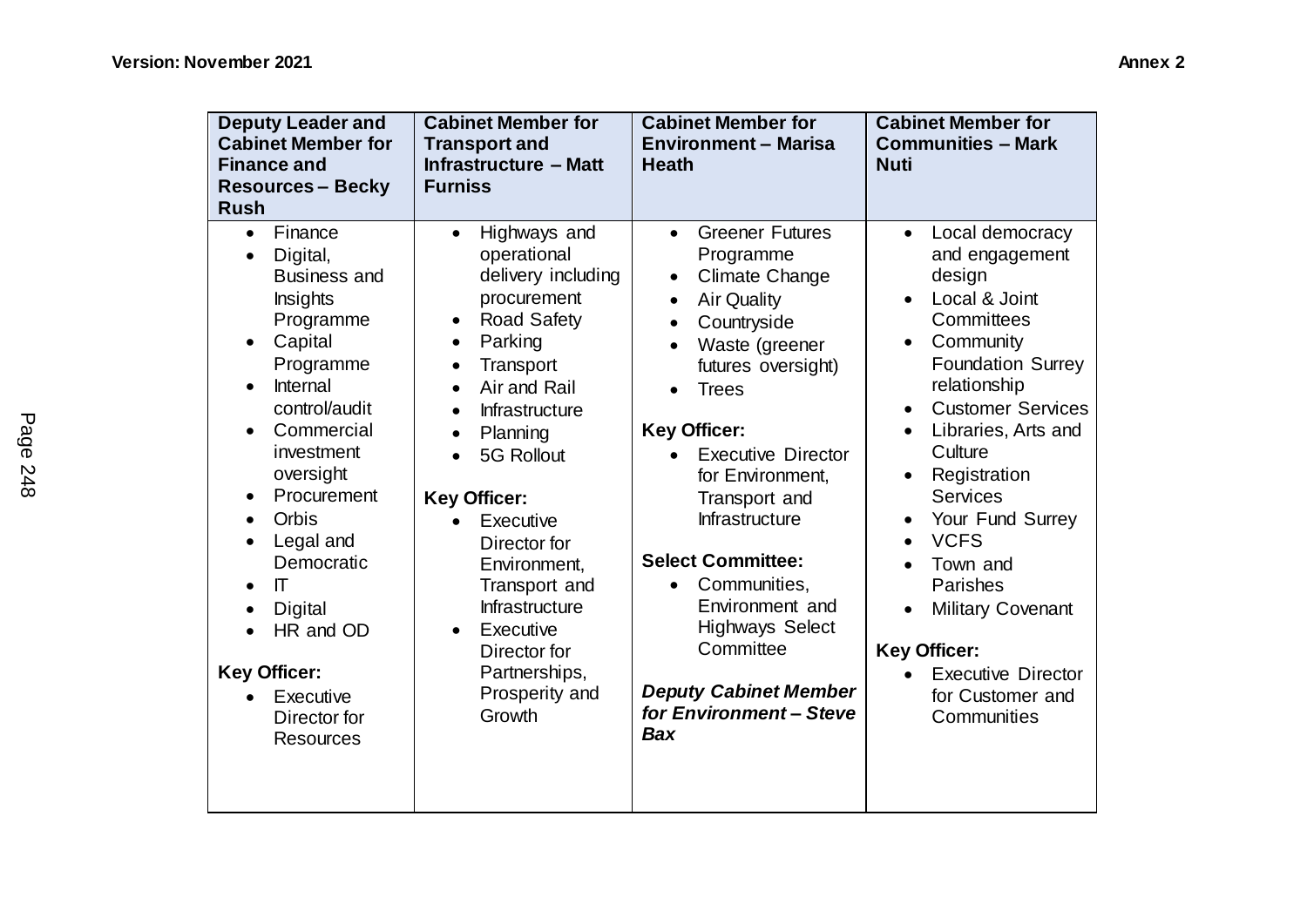| Strategic<br>$\bullet$<br>Director, People<br>and Change<br><b>Select Committee:</b><br>Resources and<br>$\bullet$<br>Performance<br><b>Select</b><br>Committee                                             | <b>Select Committee:</b><br>Communities,<br>$\bullet$<br>Environment and<br><b>Highways Select</b><br>Committee | <b>Select Committee:</b><br>Communities,<br>$\bullet$<br>Environment and<br><b>Highways Select</b><br>Committee<br>Resources and<br>$\bullet$<br>Performance<br><b>Select Committee</b><br>Children's,<br>$\bullet$<br><b>Families and</b><br>Lifelong Learning<br><b>Select Committee</b> |
|-------------------------------------------------------------------------------------------------------------------------------------------------------------------------------------------------------------|-----------------------------------------------------------------------------------------------------------------|--------------------------------------------------------------------------------------------------------------------------------------------------------------------------------------------------------------------------------------------------------------------------------------------|
| <b>Cabinet Member for</b><br><b>Community</b><br><b>Protection - Kevin</b><br><b>Deanus</b>                                                                                                                 |                                                                                                                 |                                                                                                                                                                                                                                                                                            |
| Flooding<br>$\bullet$<br>Fire and<br>Rescue<br>Community<br>$\bullet$<br>Safety<br>Trading<br>$\bullet$<br>standards<br>Corporate<br>Health and<br>Safety<br>Coroners<br>$\bullet$<br>Emergency<br>planning |                                                                                                                 |                                                                                                                                                                                                                                                                                            |